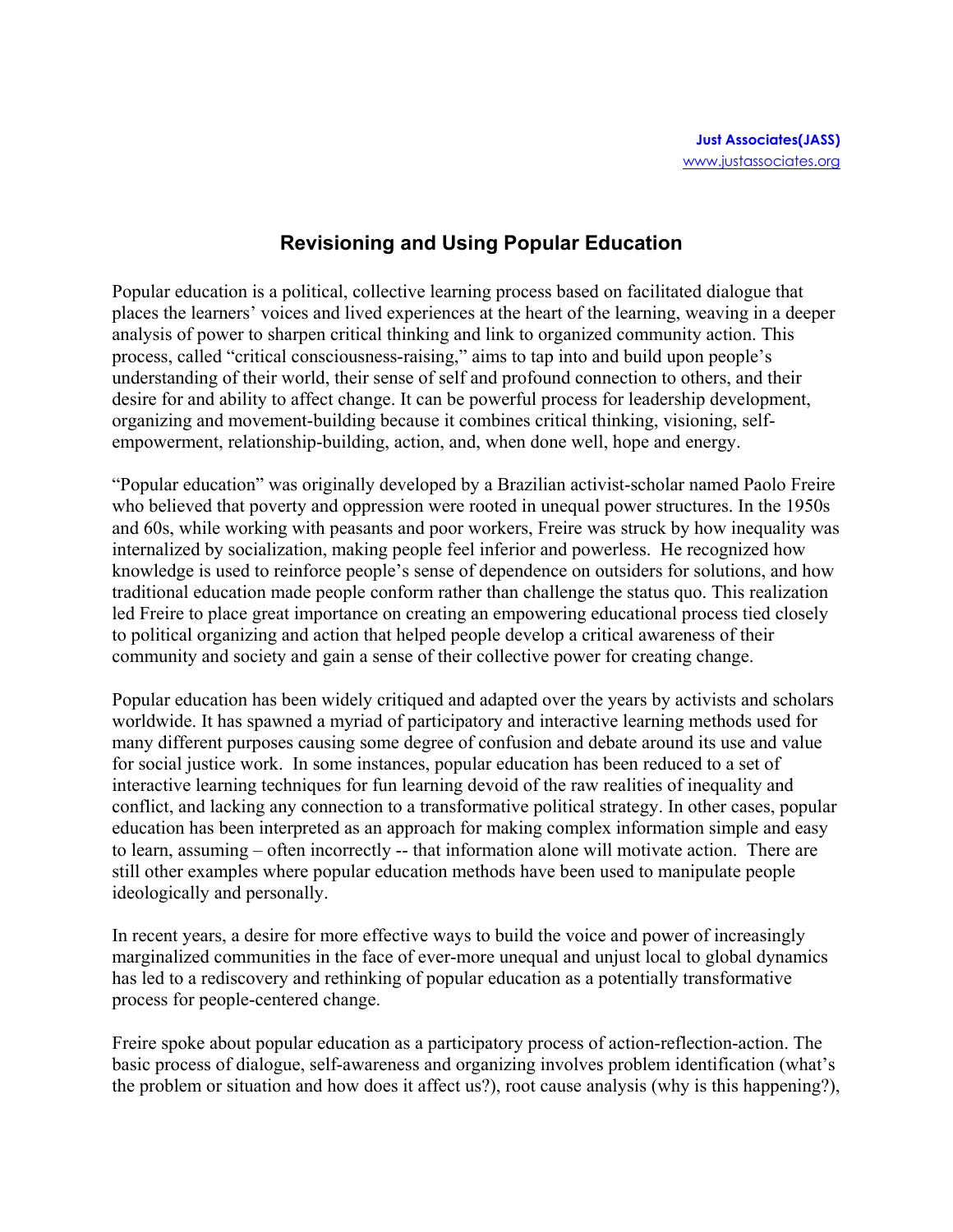and the pursuit of solutions through collective action. Some of the key principles of popular education described below. $<sup>1</sup>$ </sup>

### **The Political Nature of Education**

No education is neutral. *How* we learn is linked to *what* we learn. Education can mold people to conform to their social roles and the status quo or it can encourage independent, critical thinking and a desire for change. This is what Freire referred to as "liberation education". A learning process that validates what people already know from experience yet challenges them to examine their preconceived notions more deeply through new ideas and information, can empower them to think critically and collectively about the inequality and injustice they suffer, seek out information, and act together with others to make a difference.

### **Start from People's Experience**

People absorb and act on information that is directly related to their daily lives. While many people often assume that "good" information or messages alone will motivate people to act, this is rarely true. People often lack vital information to help them understand and address the problems they experience. That kind of information is rarely gained from a well-framed message or other kinds of top-down communication. In fact, beginning a learning process with facts and analysis, disconnected from peoples' local realities, concerns and lived experience can sometimes be disempowering and reinforce the paralyzing myth that only experts know what's "right" for poor communities. Thus, one of the important skills of a popular educator is knowing how and when to weave in new information and ideas into the learning process, and how to engage communities in finding additional facts and analysis themselves.

### **Linked to Concrete Problem-Solving and Action**

Beyond the importance of relevance, adults often learn faster when the information they gain addresses the problems they face directly. By beginning a learning process that affirms personal and community knowledge, popular education can give people confidence in their creative ability to change things and open them to new ideas and experiences. Integrating some form of action in the process – a small or large step toward problem-solving – is vital to sustaining the growth and change initiated by reflection and analysis and building leadership and organizing skills. The action can be as small as seeking out information from an official source or attending a community meeting and over time, potentially larger. The action itself is a learning experience that should be integrated into continuing reflection and analysis over time.

### **Dialogue and Mutual Learning**

By promoting a more equal educator/learner relationship, dialogue involves joint discovery and helps learners to gain confidence in their own ability to sort things out. It also enables people to see that they are not alone, or "to blame" for their predicament and opens them up to a deeper analysis of the social forces shaping injustice. While the educator/learner relationship is more equal, the facilitator plays an important and distinct role in guiding analysis and questioning, and

<sup>&</sup>lt;u>.</u> 1 Adapted from *A New Weave of Power, People and Politics*: *The Action Guide for Advocacy and Citizen Participation*, VeneKlasen, Lisa with Valerie Miller, World Neighbors, Oklahoma: 2002.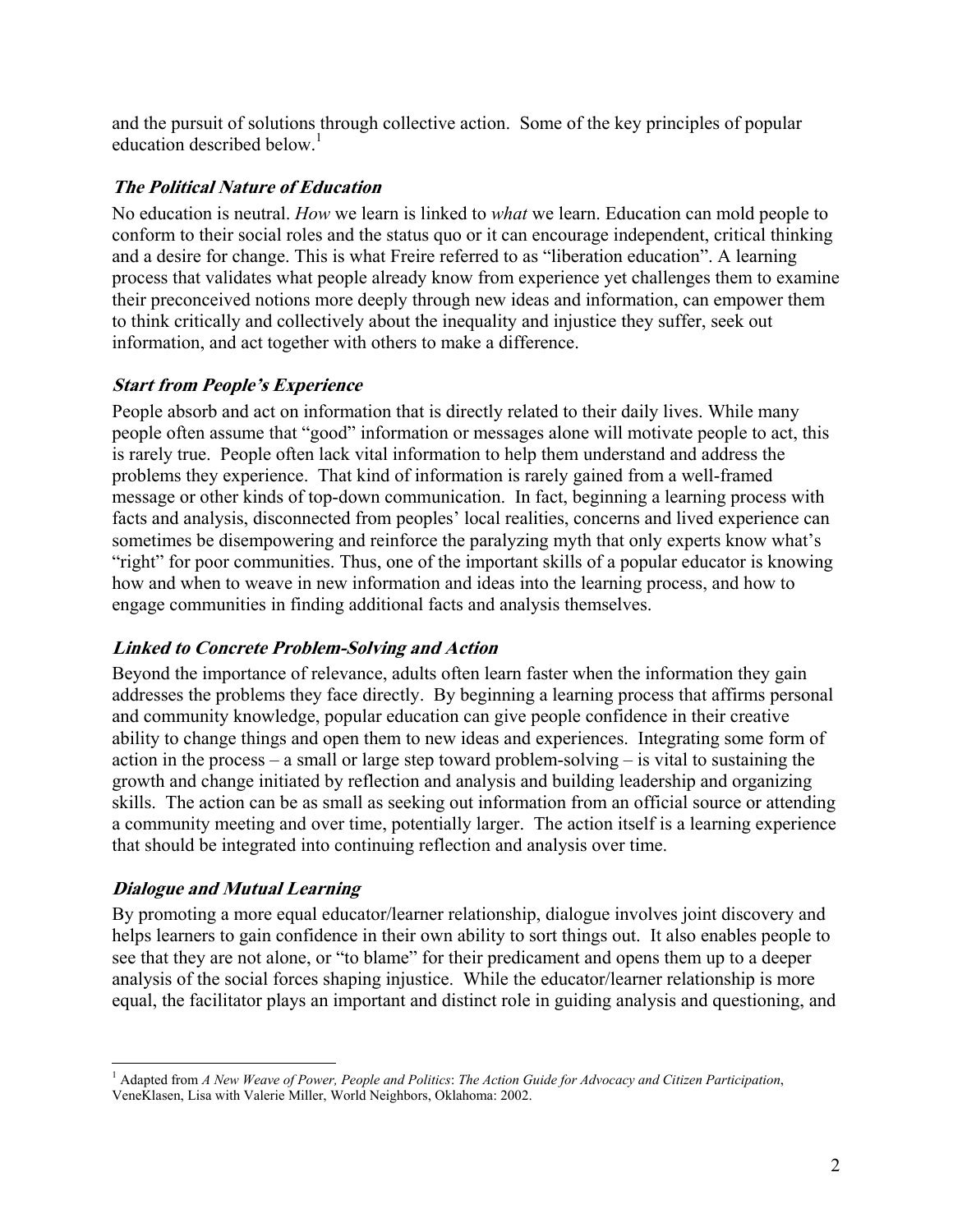creating a safe, structured space that allows people to go beyond their comfort zone and probe prejudices and difficult questions about power.

### **Recognizes Differences among People While Seeking Common Ground**

The same power imbalances that generate conflict in society are present in groups brought together to learn, plan, and act. Surfacing, naming and understanding how socialization around race, gender, class, sexual orientation, age, etc. underpin the personal and political structures shaping inequality is a vital element of empowerment, and must be handled carefully. This approach contrasts with the tendency to see disadvantaged "communities" as homogenous, and to ignore or smooth over the power differences between educators/organizers and "the community." To ensure that everyone is engaged in the process, facilitators may need to wait through silence to give space for those who are less confident in public settings. Finding common ground with respect for differences does not mean consensus. Instead, it is important to create space to surface and deal constructively with conflict, including respect for disagreement. In this way, the popular education process seeks to create the experience and practice of inclusive, participatory democracy to develop new kinds of leaders and ideals.

### **Problem-posing and Open-ended Learning for Critical Thinking**

One of the facilitator's roles is to ask questions that assist learners to examine their own situation more closely and deepen their understanding of the different forms of power they face and perpetuate. The facilitator also introduces new ideas and information to supplement and broaden the analysis and, by so doing, strengthens critical thinking skills and strategies for change.

### **An Iterative, Structured Process without Predictable Steps and Outcomes**

Although participatory learning methods use a certain techniques, the process is not linear. Because the facilitator cannot anticipate how learners will think and interact, he or she must listen carefully and engage in the process as it unfolds. There are no mechanical formulas for developing an inclusive, empowering education process by encouraging dialogue and debate although the steps below help to ensure that people and their experience are the starting point, and that action is always part of the learning and leadership development process.

### **Moves from the Concrete to the Abstract and Back**

Traditional education, especially at higher levels, usually begins with theory and then tests the theory against reality. When educators start with a concept, they can derail the empowering effect of analyzing and discovering things for oneself. At the same time, new ideas and information – handled well – are vital to enable leaders and communities to develop and selforganize with a long-term agenda for change.

### *Head and Heart*

People are energized and transformed by experiences that tap into how they feel as much as how they think. Learning processes need to integrate moments for dreaming, laughter and sadness into the reflection and analysis to respond to and reinforce people's whole being and sense of community. This is why songs, drawing, poetry and personal sharing are vital. However, to avoid becoming solely a "feel good" personal experience – which is a real risk of many consciousness-raising approaches -- it is critical that these forms of learning and connecting are combined with analysis and strategizing.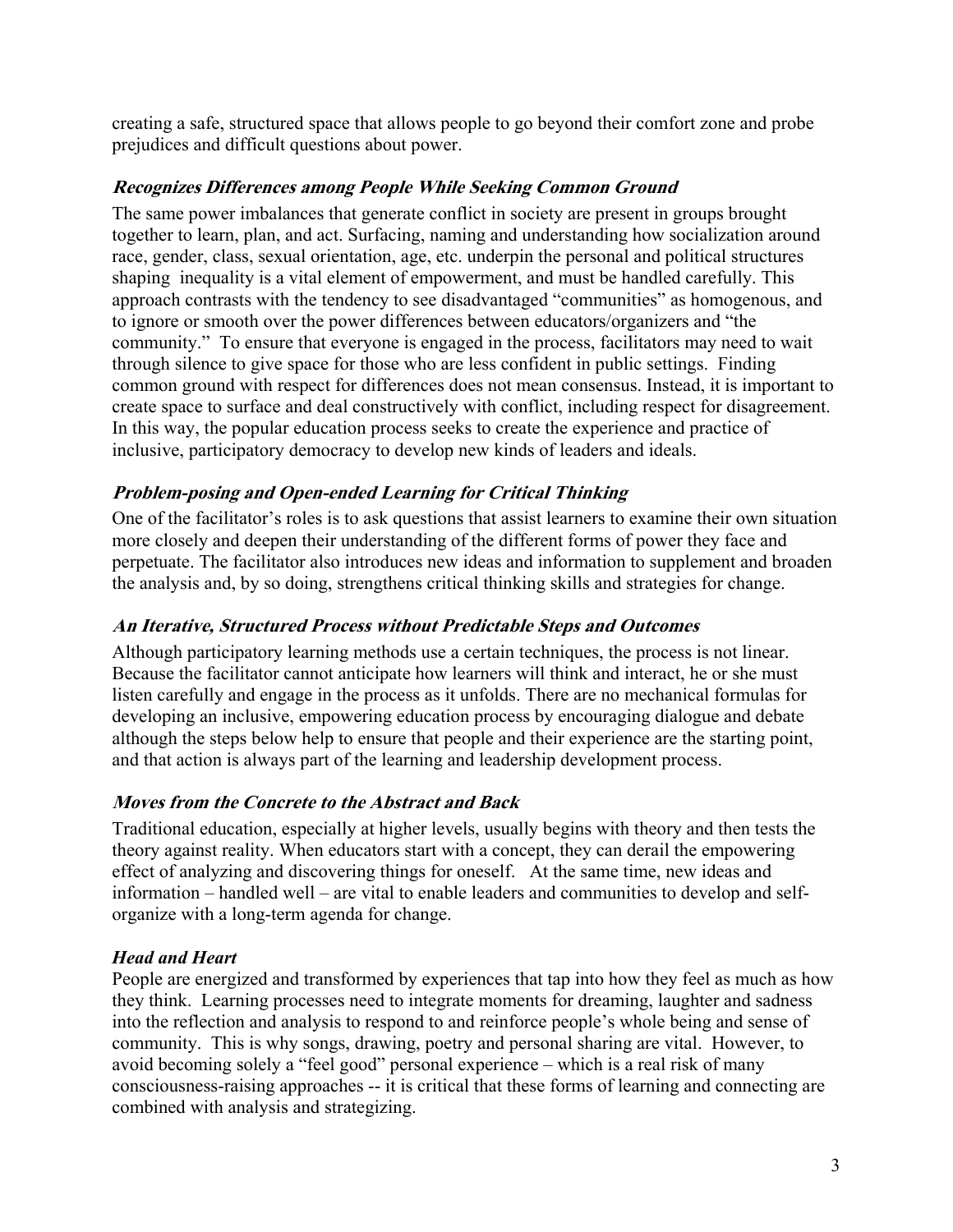# **The Dialogue Process**

Some educators refer to this problem-posing in participatory learning as the "but why?" method. The facilitator's questions encourage learners to ask *what* their situation looks like and *why* problems exist in order to probe the social, economic, cultural,

political and historical roots of injustice. As this questioning evolves over time (beyond one single workshop!), the facilitator helps name power dynamics with the introduction of new language, ideas and information.

Stimulating discussion with adults who are not used to speaking up in public can be difficult. Even people who are more comfortable speaking may not have much experience with critical questioning. The problems people face may be so threatening or emotional – especially when they involve loss and a sense of failure -- that they find it impossible to talk about them. For this reason, it may be helpful to begin discussion with relevant examples, in the form of skits, stories or movies, rather than asking directly about problems. Some distance allows people to get comfortable with a topic before they can relate the analysis to their own lives more easily. These examples are called "codes" in popular education.

# **Codes: Opening Discussion on Tough Problems**

A "code" can be a drawing, role play, game, skit, song, or story that presents a familiar problem in a concrete way without providing explanations, answers, or morals. It simply depicts a familiar situation that then becomes the focus of dialogue and analysis. A code is especially helpful for dealing with personally sensitive problems such as rape, domestic violence and other crimes, and HIV/AIDS. The development of a suitable code by an outside educator requires observation and consultation. Often, learners themselves are the best code-creators. They can be asked to invent a skit or role play to illustrate the problem on the spot. This can get people directly involved from the beginning and brings the heart and often, humor, into the process immediately.

### **Discussing Codes**

The steps listed below can help facilitators to guide dialogue around codes. They do not always follow a predictable sequence. Rather, the facilitator is responsible for guiding the spiraling process that takes people from the personal to the concrete to the abstract and back again, and from connection to description to analysis to action.

### **Steps in the Dialogue Process**

### **Introductory Step: Self-Analysis and Affirmation**

Dialogue requires confidence, ease and trust-building between people. If participants have not developed a sense of group solidarity, encourage them to introduce themselves and get to know each other. Responding to questions like "What inspires me?" or "What are my hopes for myself, my family, my community?" or "One thing that changed me forever!" can affirm the importance of everyone's contribution and begin to build connections. The idea of beginning the dialogue process with personal affirmation was added to Freire's original methodology by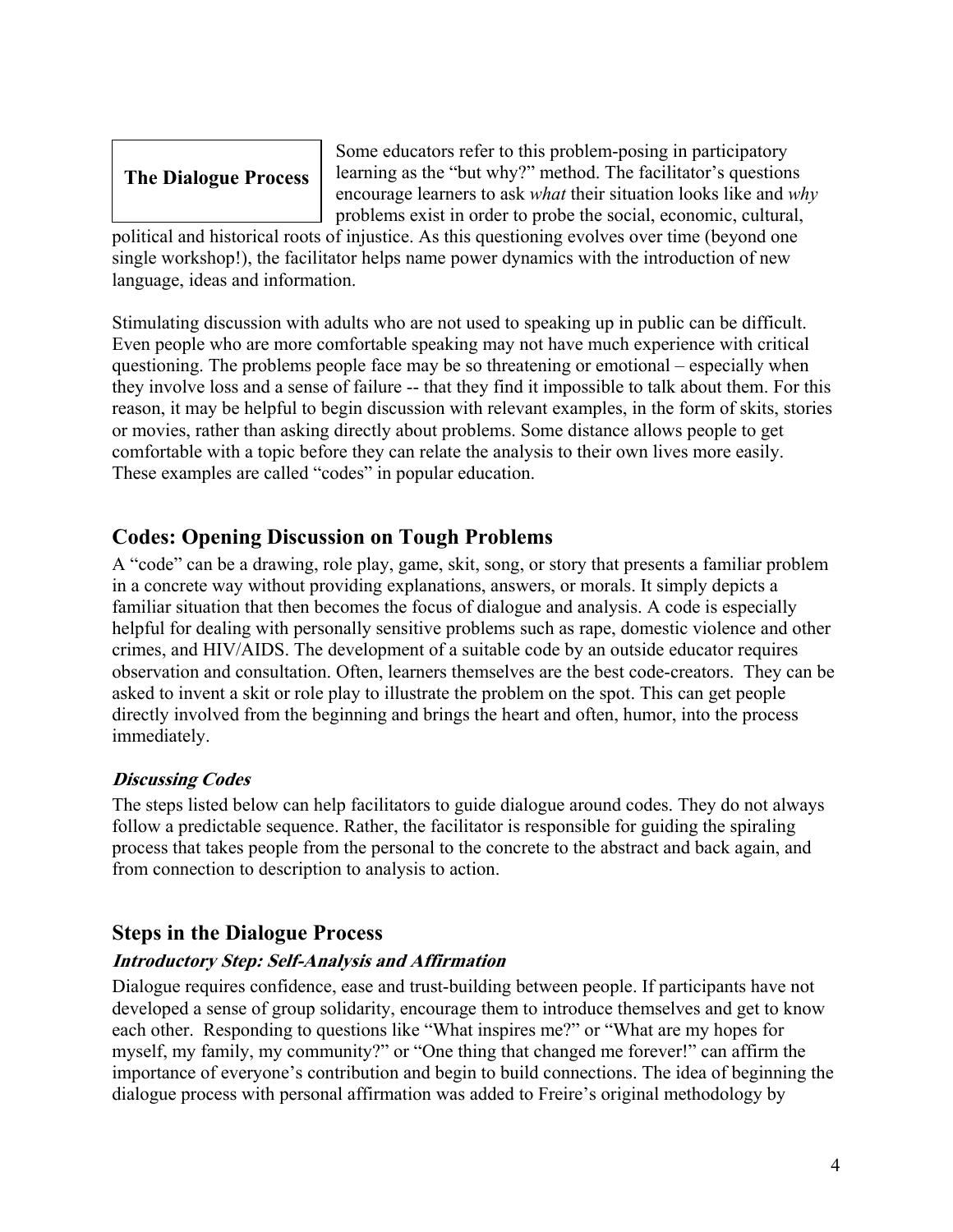activists working with women. This is an important step because the personal is at the core of our values and self-esteem, and is central to the way we learn and interact with the world.

### **Step 1: What is happening? What does it look like? (skit, code, etc.)**

Ask participants to either create a skit or drawing about a problem they face in their community (or the issue your group is working on if it's relevant) or present a story that depicts a familiar situation. Then, encourage participants to carefully describe what is happening in the story or skit—something that may be a daily occurrence for them. Often more schooled people use shorthand terminology to describe situations, such as "gender violence" or "conflict" or "immigration rights." This step in the dialogue process tries to avoid this kind of abstraction by enabling people to talk about the concrete details of injustice. Often, performing a skit to illustrate a situation is the most effective way for people to reflect on the complex details of inequality. This is also when people recognize how much they have in common with others and begin to link individual to collective awareness.

### **Step 2: First Analysis—Why is this happening?**

Begin to ask why people are doing what they are doing in the picture or skit, or simply, why this particular problems exists. Keep asking why so that participants question as well as describe. A skit or story can be especially helpful because people may feel more comfortable probing a situation that is slightly removed from their own lives. It is useful for the facilitator to know enough about the issue to be able to formulate questions that help people analyze and challenge

myths, stereotypes, prejudices, etc. This is just the beginning of the analysis process.

### **Step 3: Real Life Comparison—Does this happen in your community? In your life?**

Encourage people to give examples of how the situation described happens in their lives so that they can feel and think more deeply about it. Often, this step in the process unearths anger or other negative emotions that can be challenging but also constructive for the learning process.

### **Step 4: Related Problems—What problems does this lead to?**

This step looks at the consequences of the problem. Again in this step, the facilitator can provide additional information to supplement what participants contribute to offer a broader analysis.

#### **Tips for Popular Educators & Facilitators**

- If you're not from the community or group you're working with, be sure to take time to get to know them through research, conversation and observation. In the learning process, use familiar examples to stimulate discussion and build trust.
- Political analysis involves making connections between the past and the present as well as examining how privilege, power, and disadvantage mold reality today. Remembering history can remind us how power is dynamic and people have always pushed back and made a difference.
- Give people ample time to discuss a thorny topic with each other. A participant, rather than the facilitator, can sometimes more easily challenge misinformation or stereotypes.

### **Step 5: Deeper Analysis—What are the root causes of these problems?**

This step encourages learners to probe more deeply into the roots causes shaping a problem. Why does this happen? It's critical at this stage to look at how power and interests shape the structures of society as well as socialization and ideology. In exploring these invisible power dynamics, the question is how each one of us perpetuates a problem and conversely, resists it.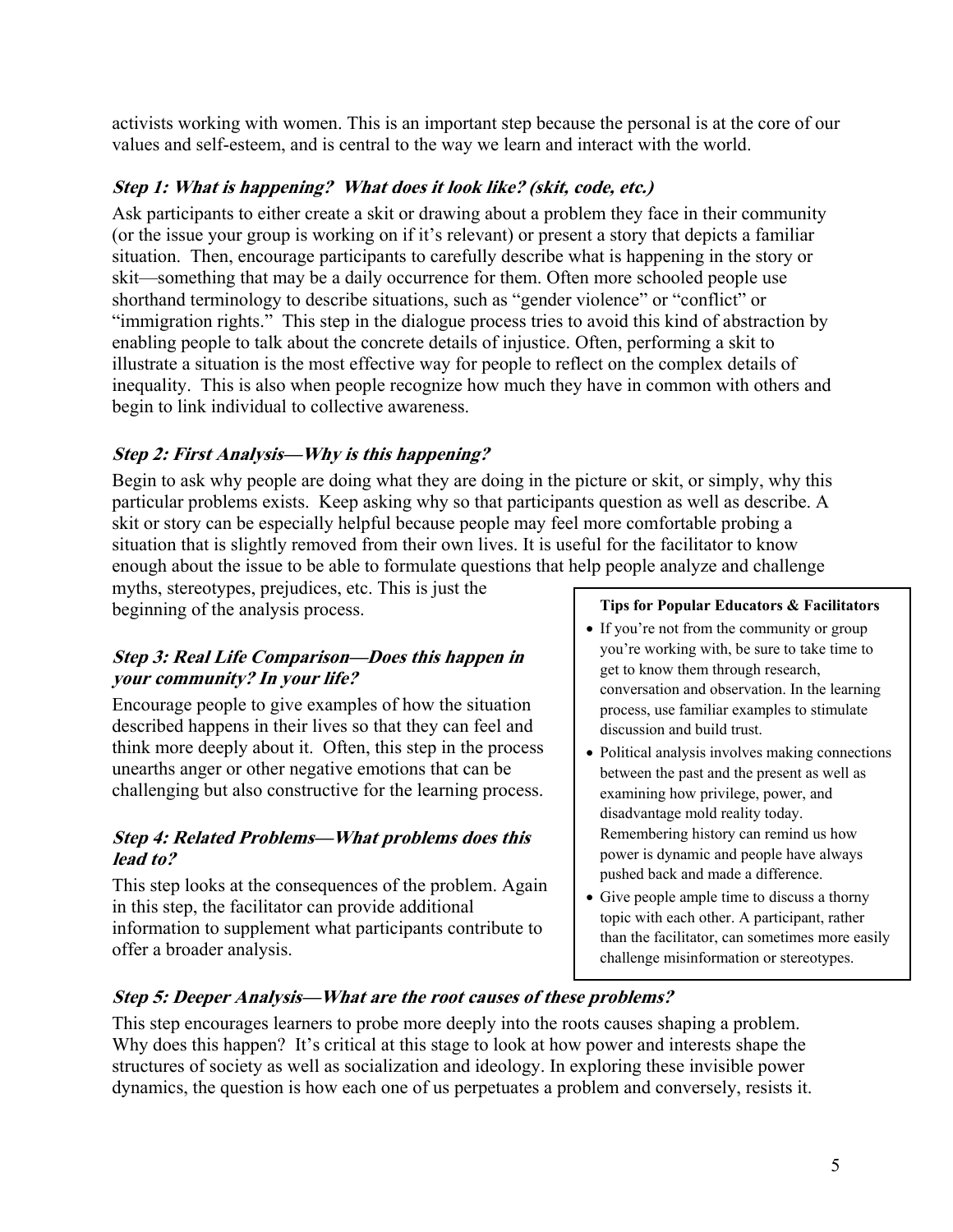Once learners have had sufficient time, the facilitator can expand with additional information and challenge simplistic explanations and prejudices.

### **Step 6: Alternatives and Action—What can we do about it?**

Linking education to action is essential for empowerment and social change. How will people use their new knowledge to alter their situation? In this step, information about policies, law reform, budgets, and basic rights can assist people in defining what they can do. This moment in the process builds on people's own experiences of resistance to build collective responses: "What can we do to address this problem here in our community?" and "What are the political, policy and institutional ways to begin getting the resources or rights the system should provide?" Local solutions, such as setting up community meeting or monitoring which schools have books and toilets, are an important piece of larger solutions at the national or international levels. This step can serve as an initial brainstorming for a group that then can lead to further analysis and organizing. Information about human rights can be both enlightening and a powerful tool for defining change strategies.

## **Notes on Being a Popular Educator**

Popular education originally envisioned the role of the facilitator as creating a process where learners could affirm their own knowledge,

analyze problems and discover answers for themselves. The facilitator was discouraged from intervening or using their knowledge to direct the process.

Political organizing and movement-building changes this role. Given the vast amount of disinformation, misinformation and prejudice that all of us absorb daily, a facilitator does much more than facilitate. He/she is part of the process, not a supposed objective outsider. In this central role, he or she has to recognize and deal with power imbalances between him/herself and the participants among other realities. For example, the facilitator often has access to information and ideas that others may be lacking, and it's to question perspectives that are based on poor information and stereotypes. The challenge is *how* and *when* to offer *what kinds* of additional information and ideas so as not to derail an empowering process that affirms what people have lived and know from experience. Facilitators need to use information and encourage people to search for information that promotes critical thinking and an alternative vision. In the context of fast-paced globalization, gathering accurate information becomes both easier and more difficult. While the internet offers endless facts, analysis and sources, sorting through these for accurate, digestible, and relevant nuggets can be difficult. In this age of the technical fix, don't forget out ideas as the sources of inspiration – concepts like racism, feminism, democracy, citizenship, and oppression among others must be explored and debated for value-centered alternatives to emerge.

Another crucial responsibility of a popular educator involves recognizing difference among the participants, and creating a process where understanding those differences becomes part of the learning process in search of mutual respect and constructive ways of dealing with real conflict.